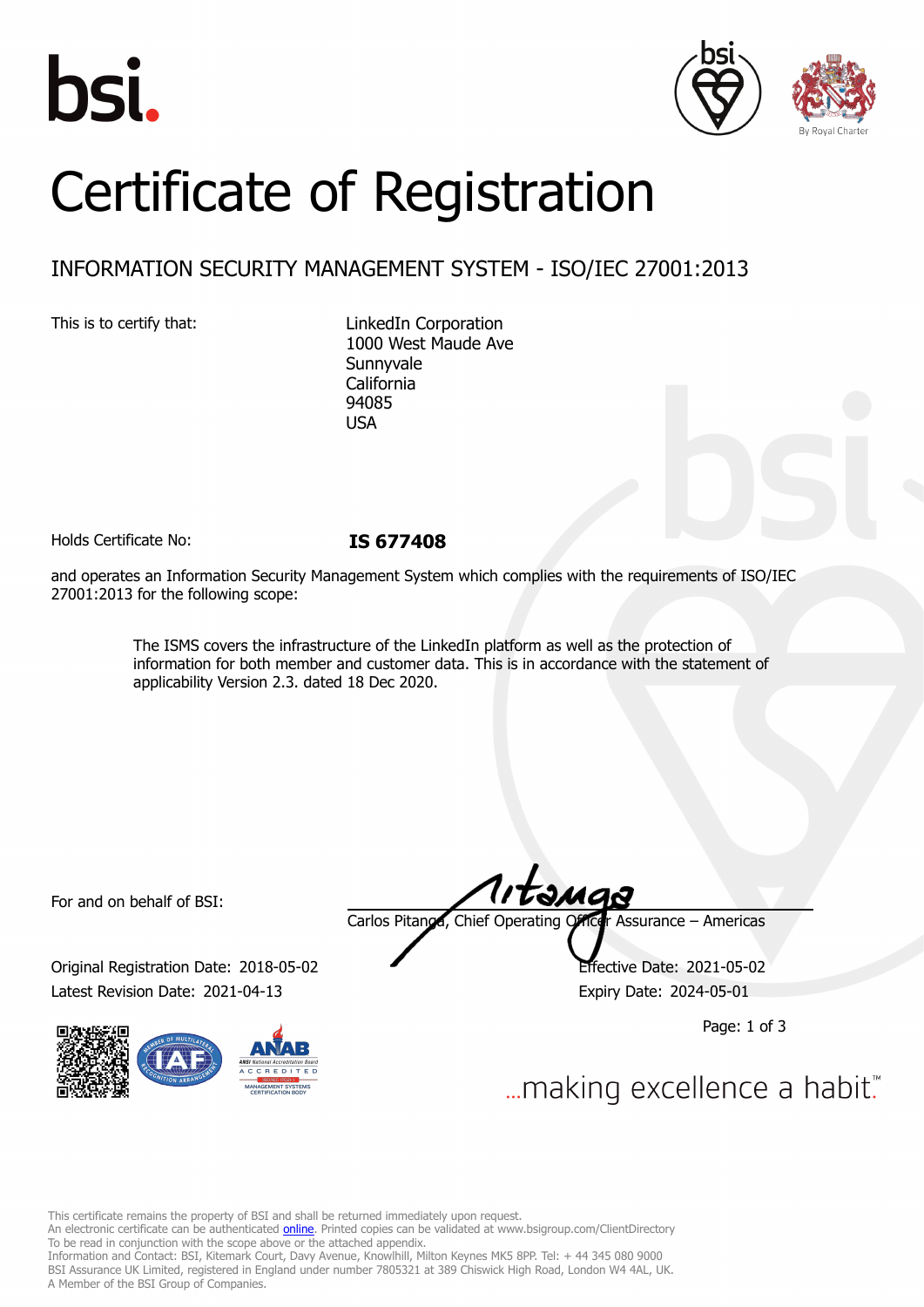#### Certificate No: **IS 677408**

| Location                                                                                            | Registered Activities                                                                                                                         |
|-----------------------------------------------------------------------------------------------------|-----------------------------------------------------------------------------------------------------------------------------------------------|
| LinkedIn Corporation<br>1000 West Maude Ave<br>Sunnyvale<br>California<br>94085<br><b>USA</b>       | The ISMS covers the infrastructure of the LinkedIn platform<br>as well as the protection of information for both member and<br>customer data. |
| LinkedIn<br>San Franciso<br>222 Second Street<br>San Francisco<br>California<br>94105<br><b>USA</b> | Engineering Support Services Team.                                                                                                            |
| LinkedIn<br>New York<br>305 Fifth Avenue<br>New York<br>New York<br>10118<br><b>USA</b>             | Engineering.                                                                                                                                  |
| LinkedIn<br>Digital Loudoun Plaza<br>Ashburn<br>Virginia<br>20147<br><b>USA</b>                     | Data Center (co-location)                                                                                                                     |
| LinkedIn<br>Hillsboro<br>Oregon<br>97124<br><b>USA</b>                                              | Data Center (co-location)                                                                                                                     |
| LinkedIn<br>Richardson<br><b>Texas</b><br>75081<br><b>USA</b>                                       | Data Center (co-location)                                                                                                                     |

### Original Registration Date: 2018-05-02 Effective Date: 2021-05-02 Latest Revision Date: 2021-04-13 Expiry Date: 2024-05-01

Page: 2 of 3

This certificate relates to the information security management system, and not to the products or services of the certified organization. The certificate reference number, the mark of the certification body and/or the accreditation mark may not be shown on products or stated in documents regarding products or services. Promotion material, advertisements or other documents showing or referring to this certificate, the trademark of the certification body, or the accreditation mark, must comply with the intention of the certificate. The certificate does not of itself confer immunity on the certified organization from legal obligations.

This certificate remains the property of BSI and shall be returned immediately upon request. An electronic certificate can be authenticated **[online](https://pgplus.bsigroup.com/CertificateValidation/CertificateValidator.aspx?CertificateNumber=IS+677408&ReIssueDate=13%2f04%2f2021&Template=inc)**. Printed copies can be validated at www.bsigroup.com/ClientDirectory To be read in conjunction with the scope above or the attached appendix. Information and Contact: BSI, Kitemark Court, Davy Avenue, Knowlhill, Milton Keynes MK5 8PP. Tel: + 44 345 080 9000 BSI Assurance UK Limited, registered in England under number 7805321 at 389 Chiswick High Road, London W4 4AL, UK. A Member of the BSI Group of Companies.